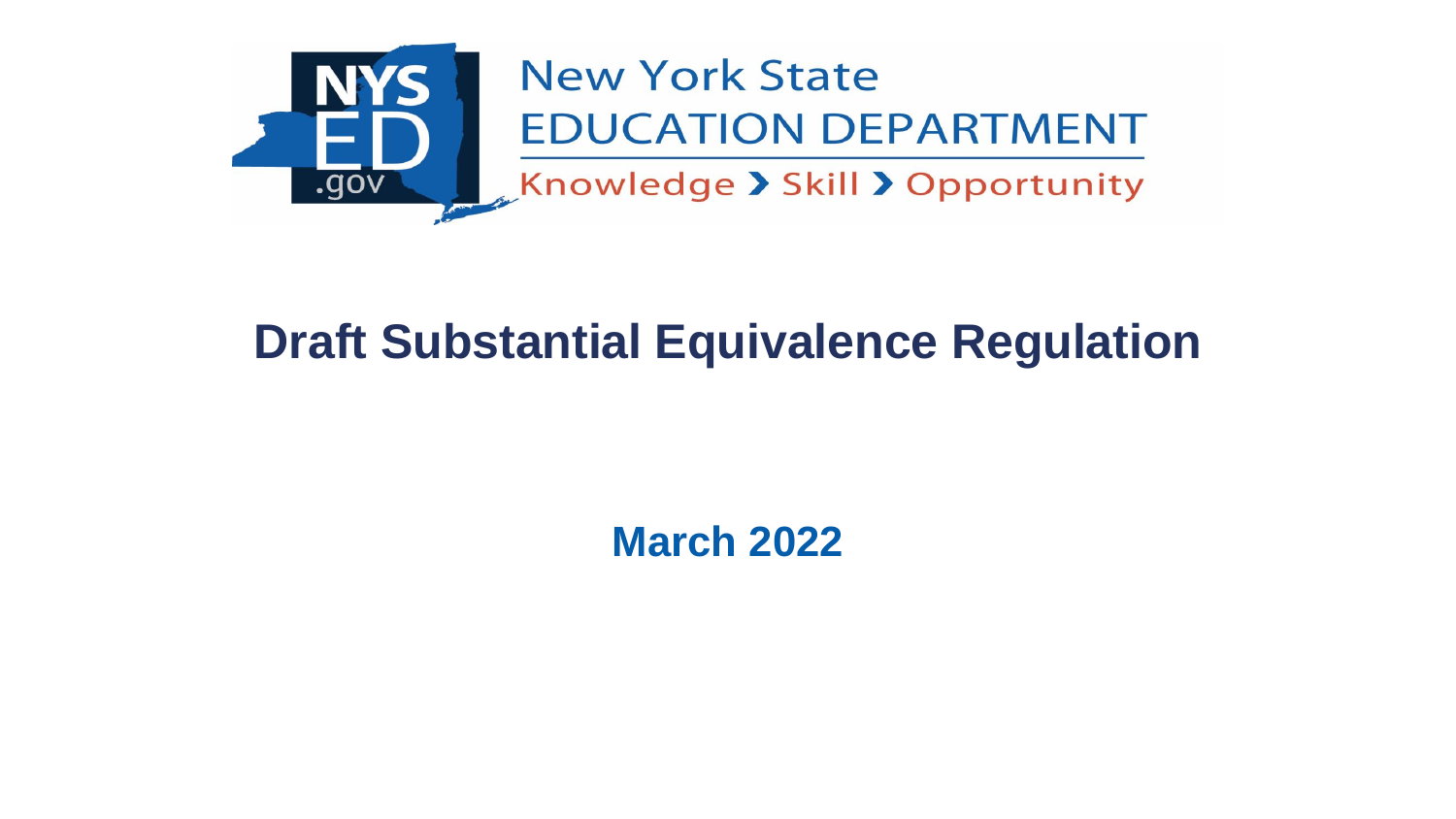"Education Law §3204(2) requires that instruction for students in nonpublic schools "**shall be at least substantially equivalent to the instruction** given to minors of like age and attainments **at the public schools** of the city or district where the minor resides."

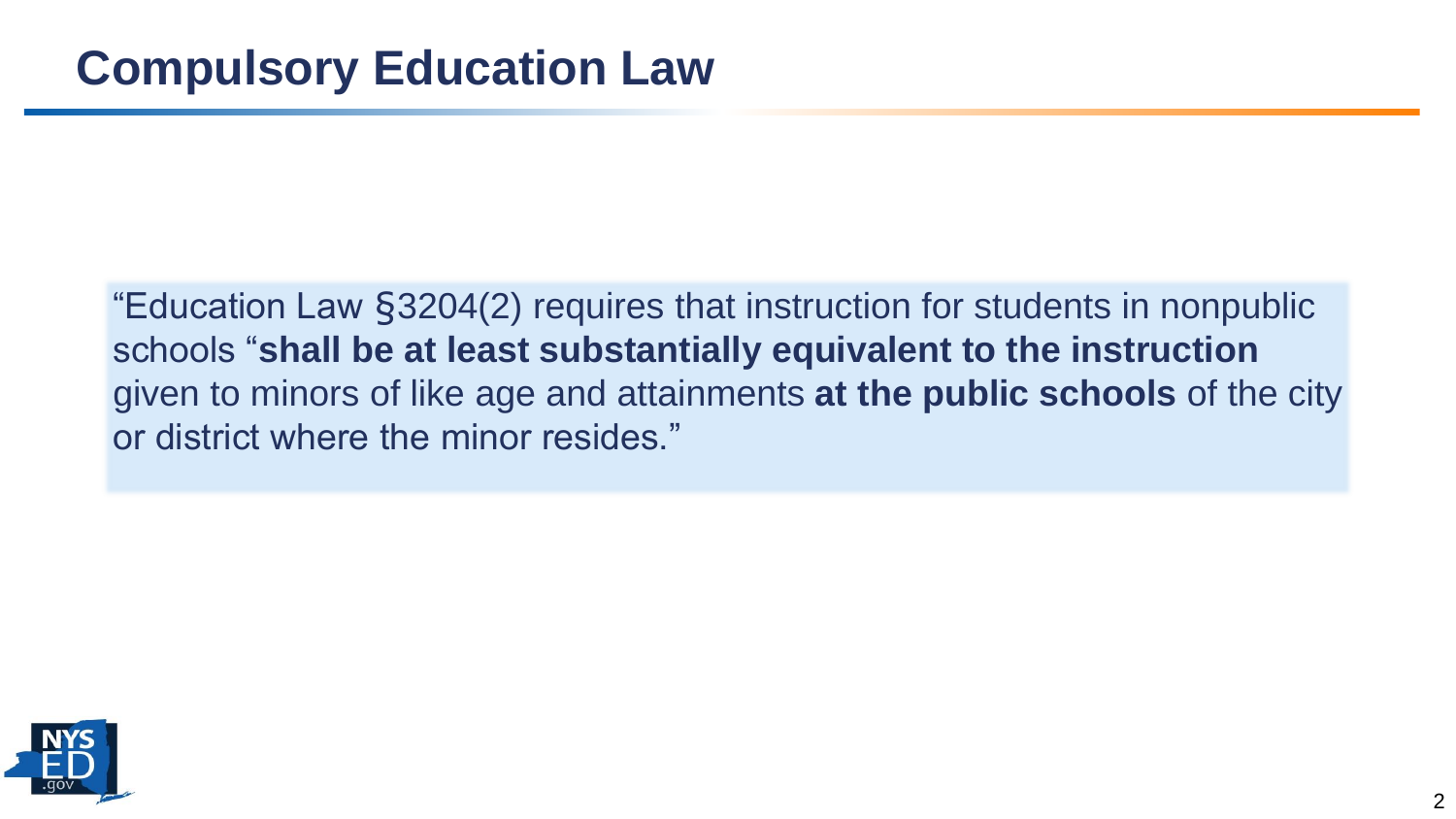### **Local Public & Nonpublic Schools' Responsibilities Under Compulsory Education Law**



equivalent to that

of local public

schools.

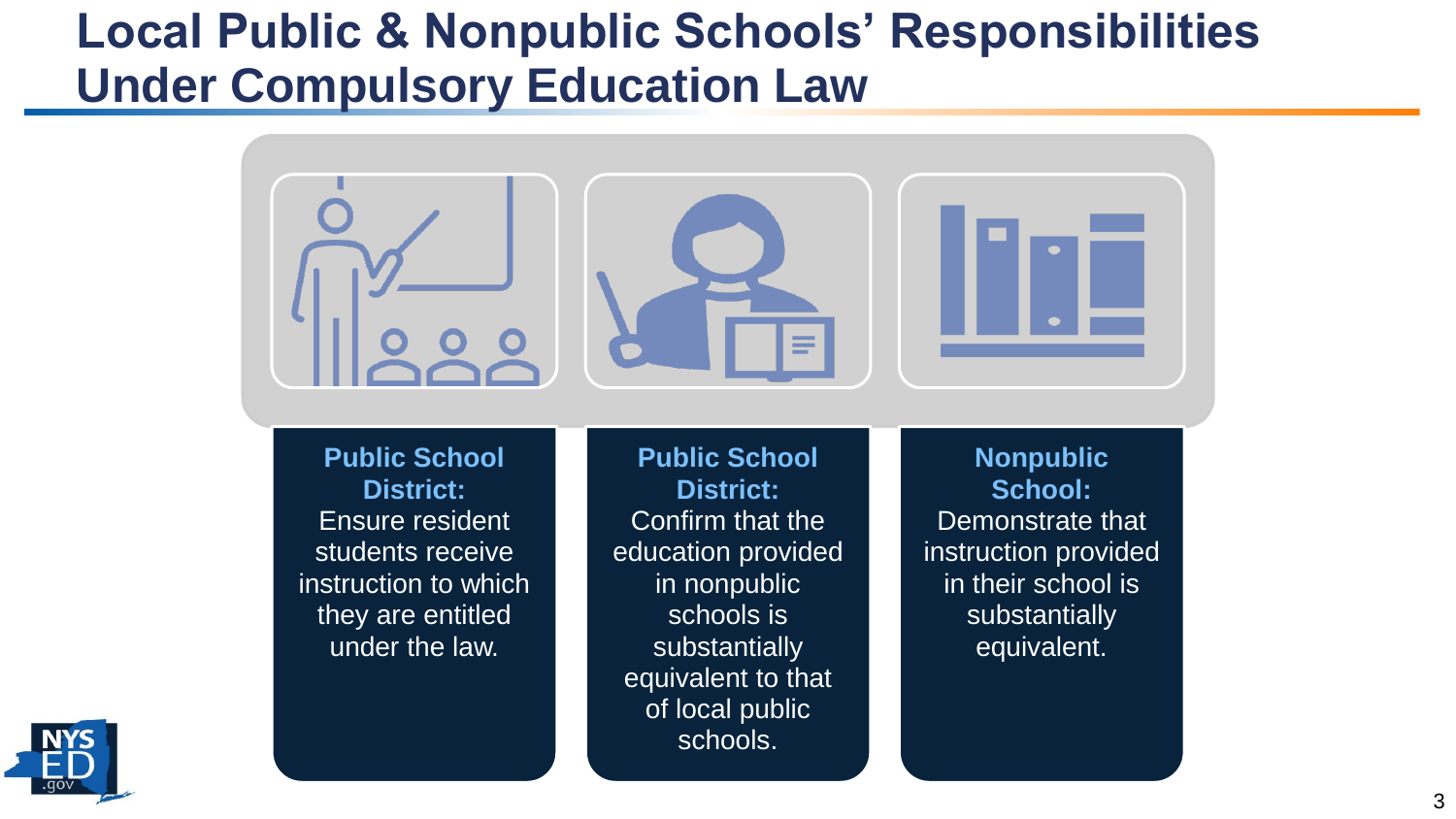#### **Values-Driven Process**



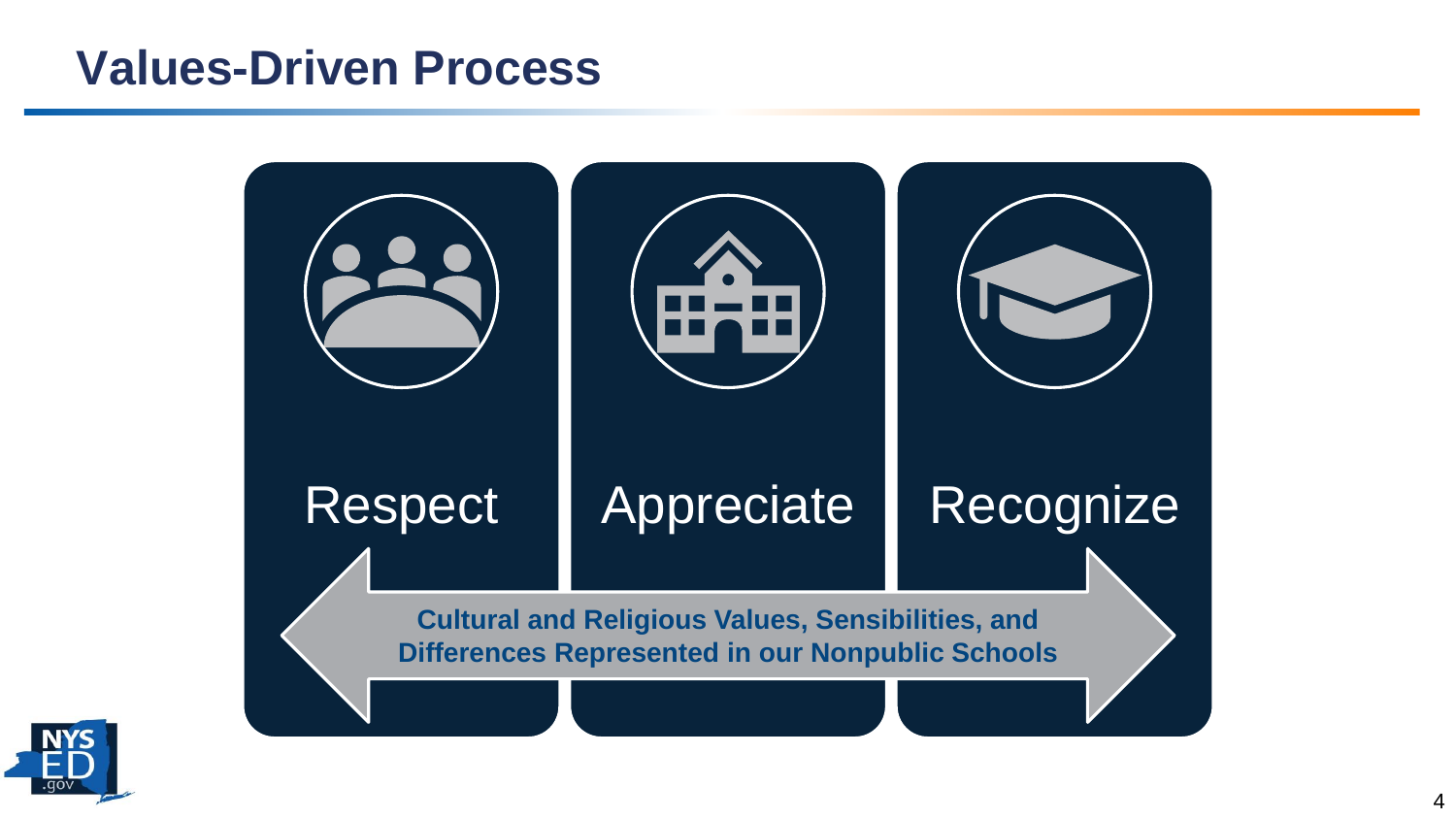

**6 Virtual Stakeholder Meetings: with a diverse group of more than 500 individuals representing nonpublic school communities, public schools, and other stakeholders.**



**Dozens of in-person meetings: with a diverse group of stakeholders, some who could not attend virtual meetings.** 



**Commissioner's Advisory Council on Nonpublic Schools: regular consultation with a broad spectrum of the nonpublic schools in New York State.** 

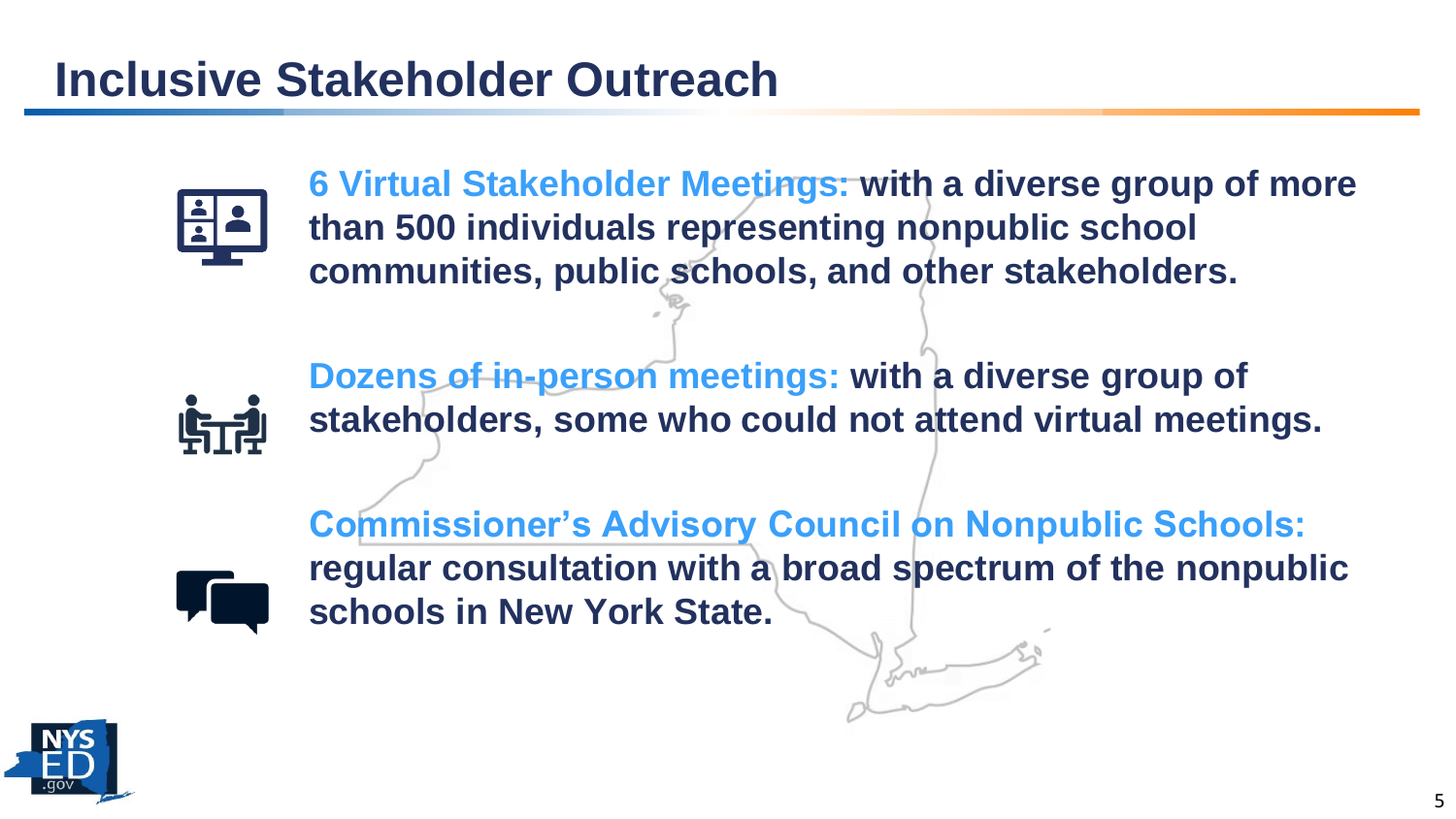# **Key Features of the Draft Regulations**



6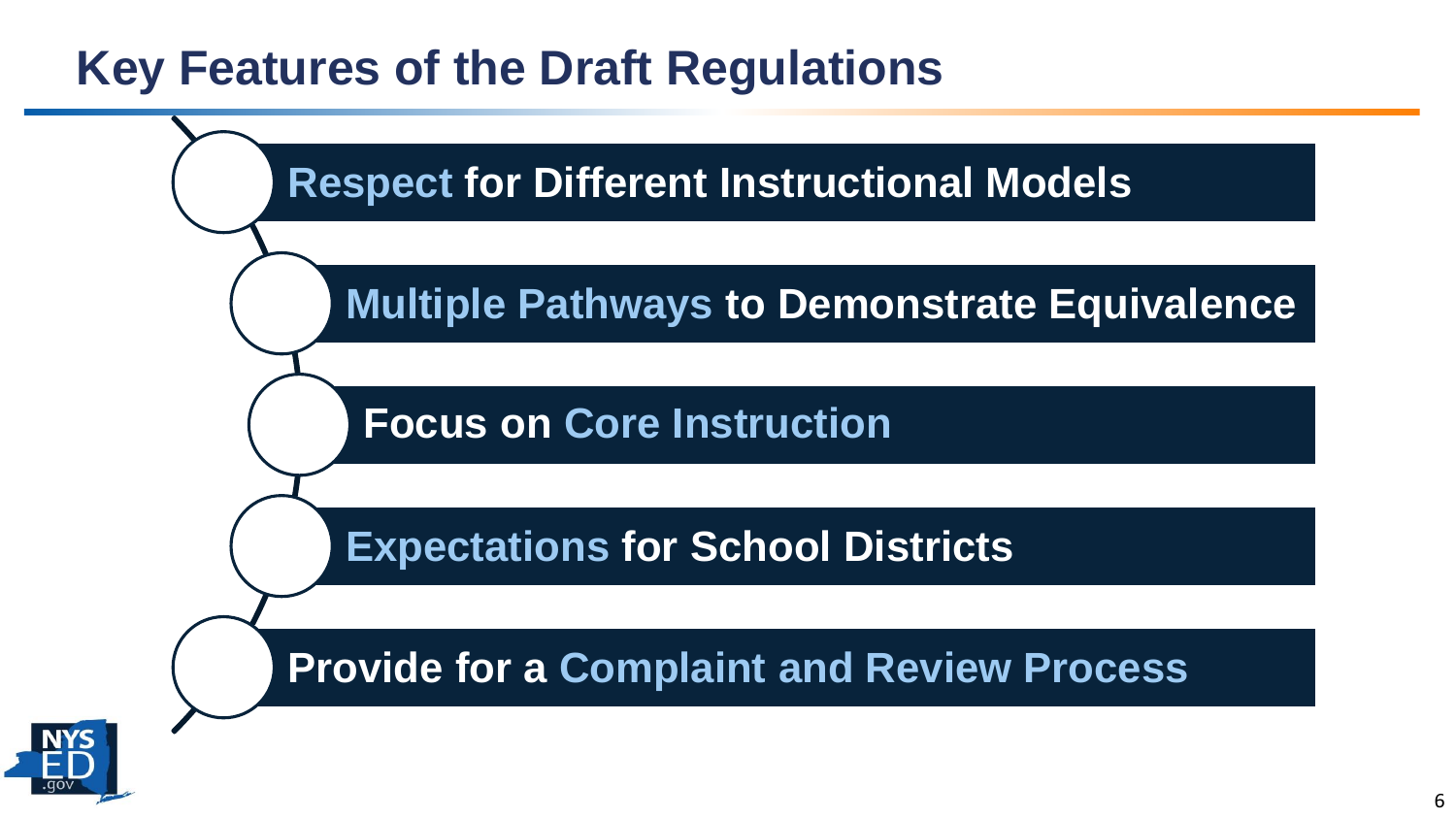# **Multiple Pathways for Nonpublic Schools**

**Accreditation by a recognized accreditor**

**Approved Private Special Education School ('853'), State-Operated, and State-Supported School ('4201')**

> **International Baccalaureate & U.S. Government-Approved Instruction**

l Tri

**Registered high schools (and their sameorganization grade 1-8 programs)** 





**Demonstrate grade-level progress on approved assessments**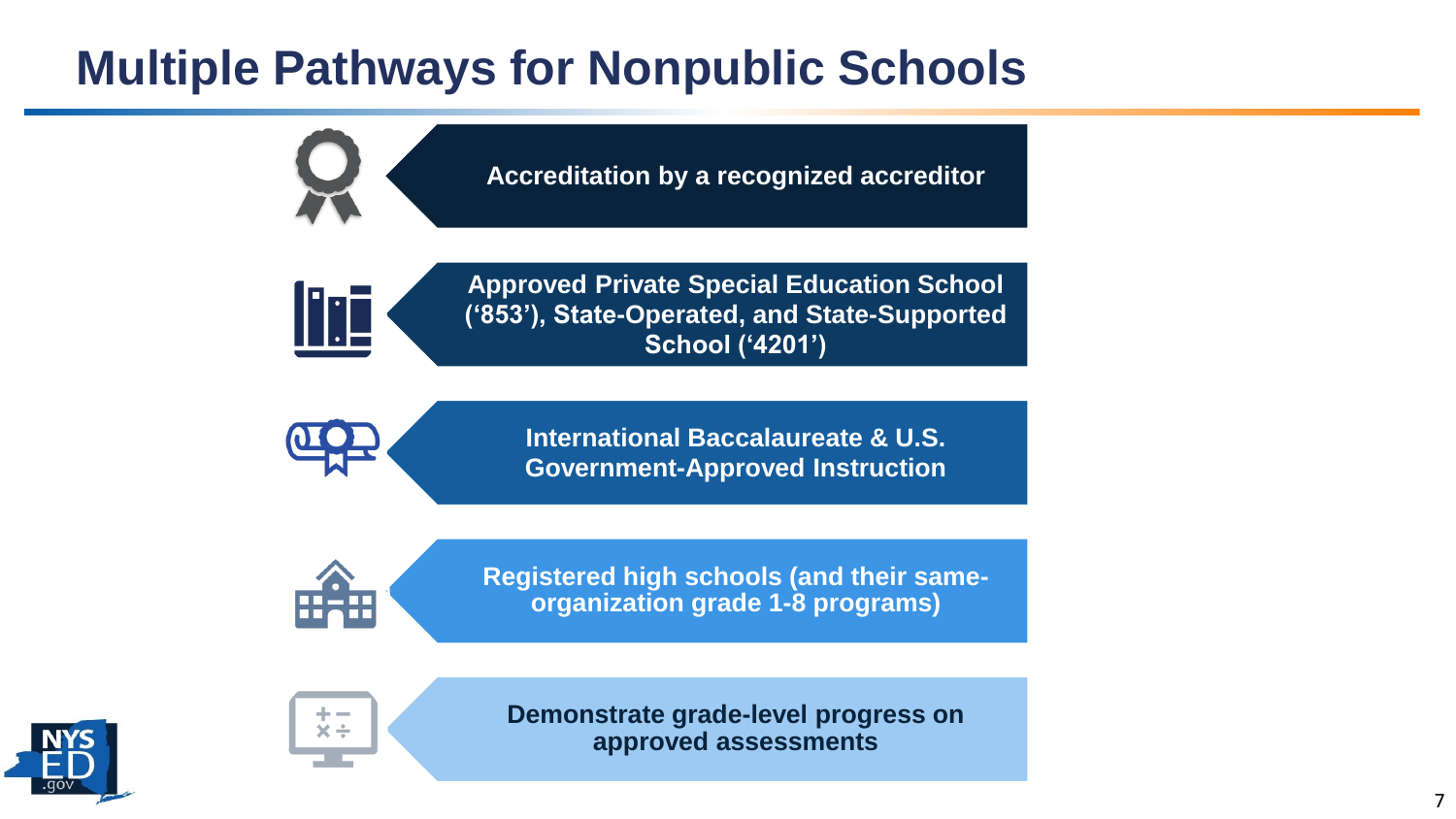### **Expectations for Nonpublic Schools**

Nonpublic schools may **choose** 1) a pathway or 2) to participate in a review by the local school district to demonstrate substantial equivalency (SE) of instruction.

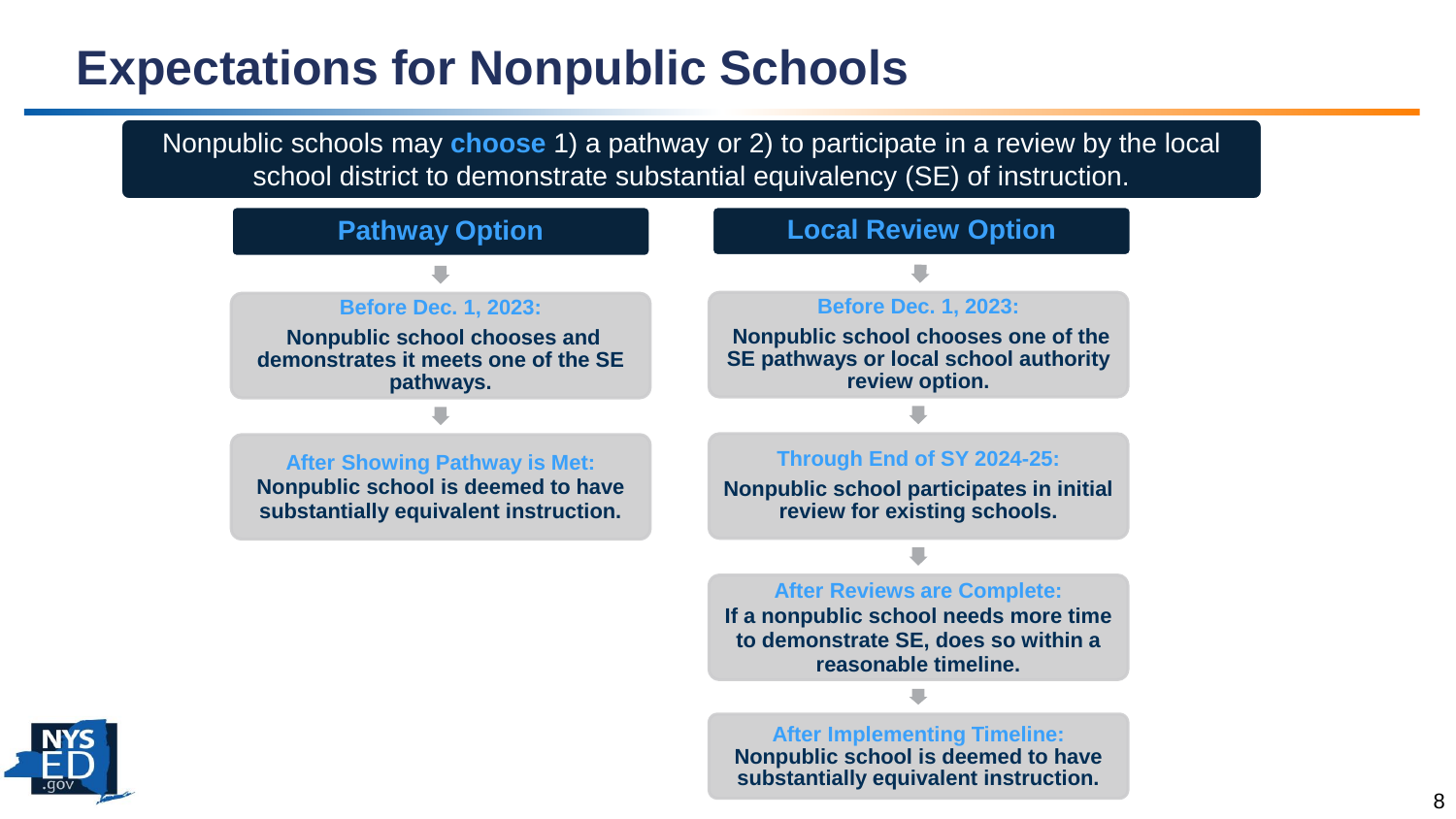#### **Expectations for Districts**

**By Sept. 1, 2023:** 

**Local School Authority (LSA) identifies nonpublic schools in their boundaries.**

**Dec. 1, 2023: LSA receives notice / evidence of pathway or selection of LSA review option.** 

**End of SY 2024-25: LSA completes initial reviews for existing schools & within two years after a new school opens.**

**After Reviews are Complete: School board votes on SE determinations for nonpublic schools requiring LSA review.**

**After Reviews are Complete: If a nonpublic school needs more time to demonstrate SE, it has a reasonable timeline for doing so.** 

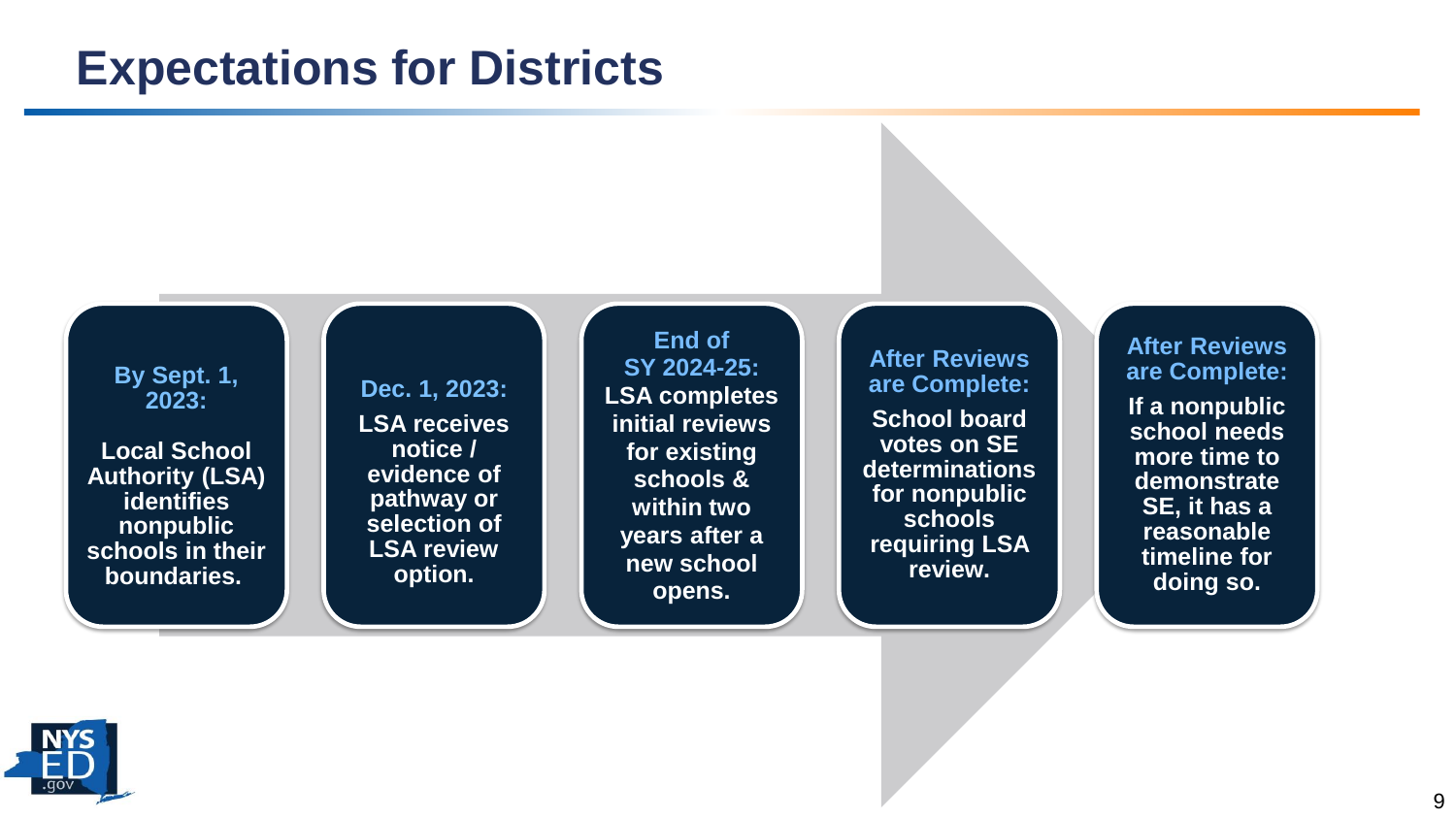### **Anticipated Regulatory Timeline**

**March 2022:** Draft regulations presented to the Board

**March 30 – May 30, 2022:** 60-day public comment period

**Summer 2022:** NYSED reviews public comments

**Fall 2022:** NYSED presents regulations for adoption to Board

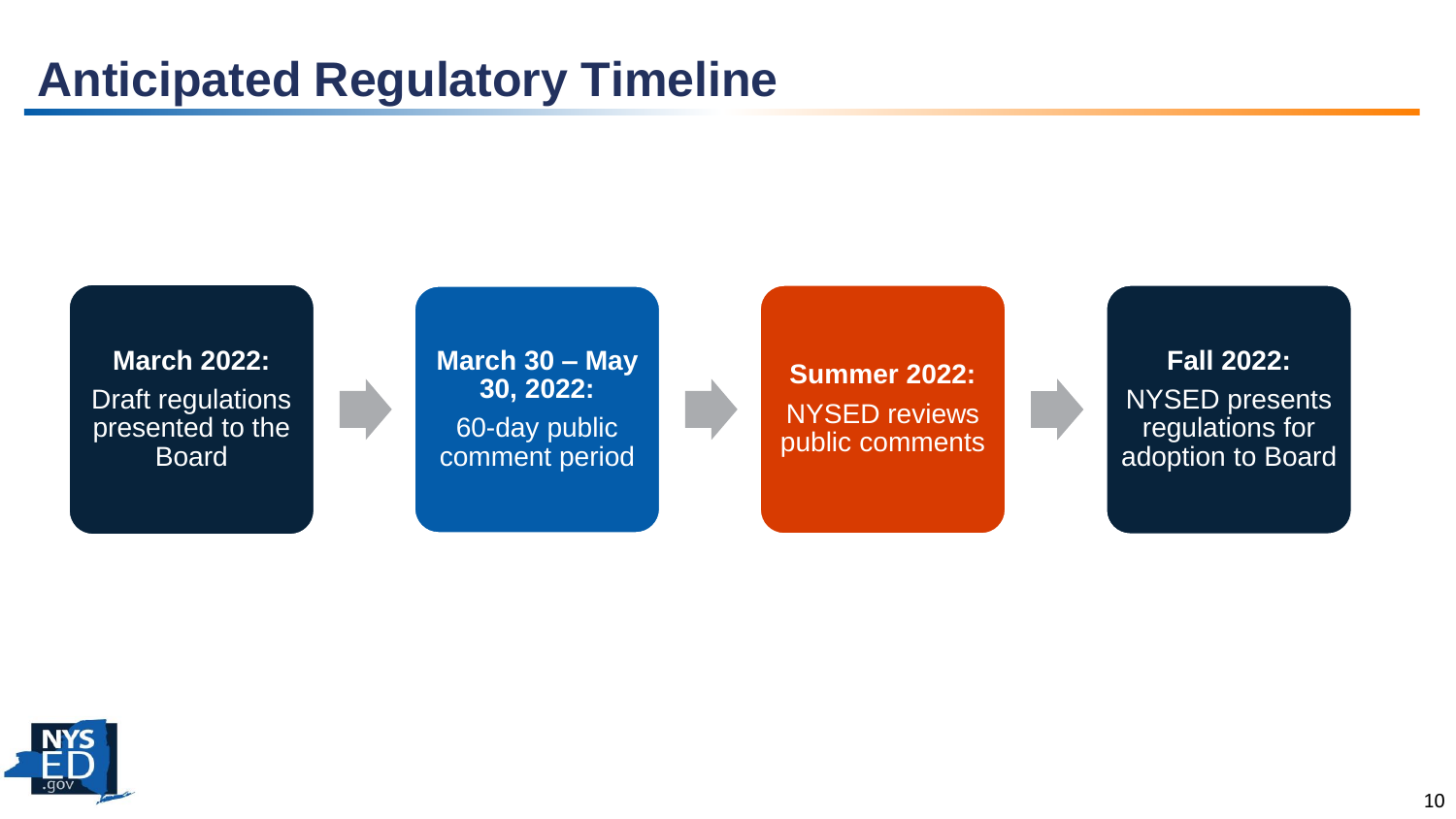### **Anticipated Implementation Timeline**

**Fall 2022:** Board approves regulations

#### **Winter 2022-23:**

NYSED develops guidance and process for implementing the regulations

**Ongoing in 2023:** NYSED holds trainings on the guidance and LSAs identify nonpublic schools within their boundaries

**End of SY 2024-25:** LSAs submit SE determinations and recommendation s to NYSED